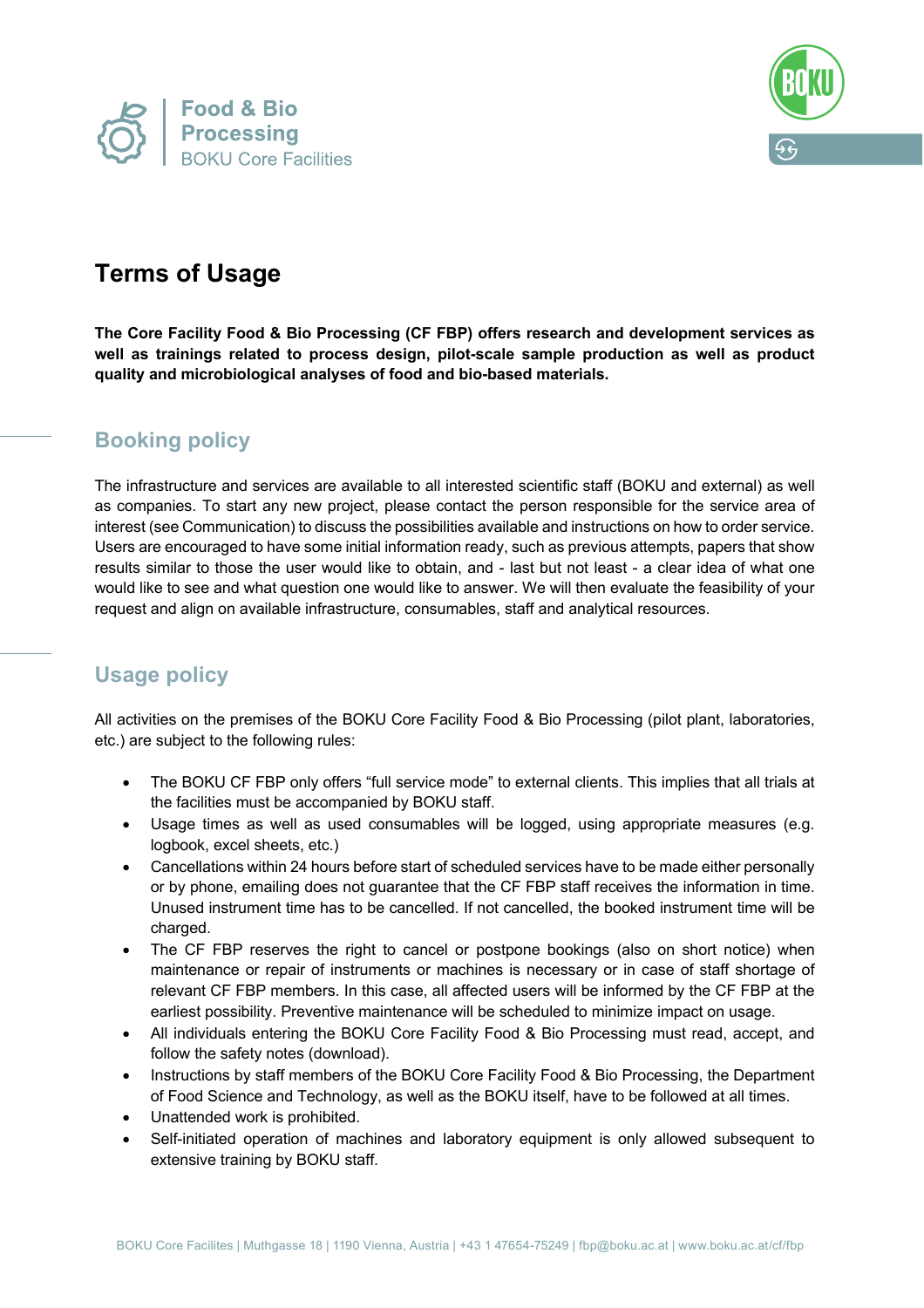



- All irregularities and noticeable problems have to be communicated to BOKU staff immediately
- Use of the CF FBP services and infrastructure is restricted to biological material that is classified as safety level S1 (no infectious or hazardous material)
- All samples and reagents that are brought to the CF FBP by users must be clearly labelled with a designation of the compound, the name of the user and the date. In case these samples contain hazardous chemicals, appropriate GHS hazard pictograms have to be attached to the sample container. Corresponding stickers can be obtained from the CF FBP staff. For reasons of safety and cleanliness, unlabeled samples will be discarded by the CF FBP staff without advance warning.

#### **Waste management and sample disposal**

• All (biological) samples (and disposables which they came in contact with) must be discarded in corresponding bins. Microbiological samples have to be disposed in specific containers, carrying a biohazard symbol (see below) and consequently have to be autoclaved.



• Dirty lab ware (bottles, beakers etc.) as well as pilot plan utensils have to be placed on designated trays or a corresponding dishwasher. Labels have to be removed.

## **Policy for Analyses**

Any material to be analyzed at the CF FBP or provided to the CF FBP staff must be of good quality. We ask the user to evaluate monodispersity/homogeneity of the sample and have accurately determined the concentration before requesting services. The CF FBP does not take any responsibility for negative results arising from low quality or errors present in the material given to the facility. For assistance with evaluation of sample quality, please contact the CF FBP staff. Additional characterization of user-provided samples necessary to perform the requested service may result in additional costs. In case you need support or assistance with regard to sample quality testing, do not hesitate to talk to CF FBP staff.

#### **Data transfer and storage**

Raw data generated at the CF FBP instruments and machines will be stored on the respective instrument control computers. Please note, that these computers are backed up solely before the annual preventative